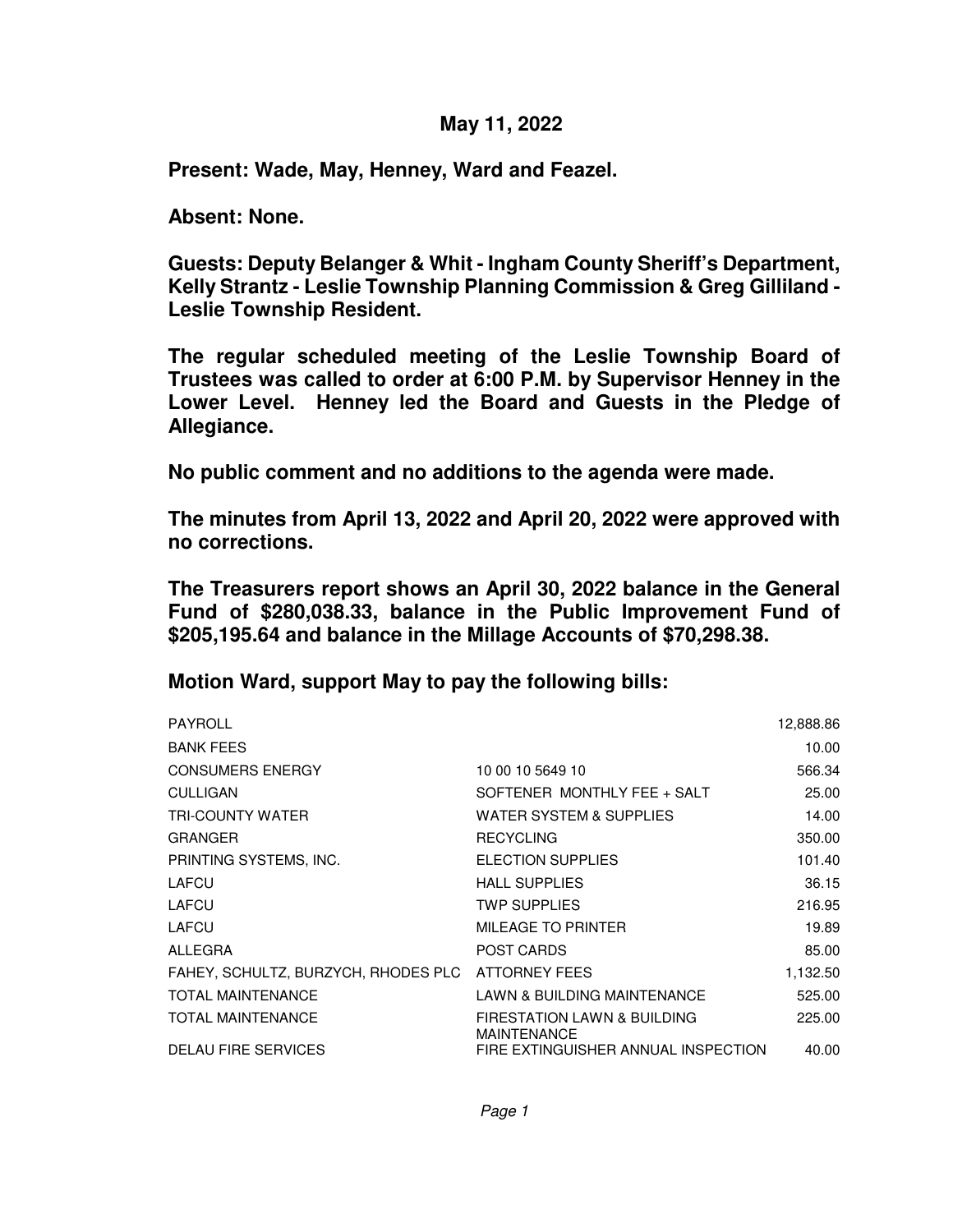| JOHN HANCOCK LIFE INSURANCE COMPANY PENSION |                                   | 67.50     |
|---------------------------------------------|-----------------------------------|-----------|
| SPARKLE WINDOW CLEANING INC.                | WINDOW CLEANING                   | 150.00    |
| <b>WOW BUSINESS</b>                         | INTERNET & TELEPHONE PROVIDER     | 204.96    |
| <b>MOSQUITO MAGICIANS</b>                   | APR 23RD APPLICATION              | 50.00     |
| <b>WIGHTMAN</b>                             | INVOICE #75118 - HULL ROAD TRAIL  | 987.50    |
| <b>BS&amp;A SOFTWARE</b>                    | TAX SYSTEM ANNUAL FEE             | 883.00    |
| DALLAS HENNEY                               | MILEAGE AND PARKING REIMBURSEMENT | 39.25     |
| MR. WILLIAM MYERS                           | ENFORCEMENT OFFICER               | 538.66    |
| <b>MERS</b>                                 | <b>PENSION</b>                    | 1.262.25  |
| ALERUS                                      | <b>PENSION</b>                    | 1,560.57  |
|                                             |                                   | 21.979.78 |

**Roll call vote, all ayes, motion carried.**

**Deputy Belanger introduced himself and gave an overview of his eight year history with the Ingham County Sheriff's Department as well as a report on recent activity in Leslie Township.**

**Wade reported the staff at the cemetery are busy preparing for Memorial Day as well as repairing water main breaks. The Woodlawn Cemetery Board will be meeting next month to finalize their budget.**

**Henney reported on a recent budget meeting with fire personnel and a meeting with a representative from Consumers Energy regarding high heating bill concerns.**

**Motion May, support Ward to adopt the following changes to the schedule of fees effective May 15th:**

**COMMERCIAL/UTILITY BUILDING PERMIT (SEPARATE PERMIT):**

\$10,000 NON-REFUNDABLE FEE ESCROW TO BE DETERMINED BASED ON SIZE OF PROJECT (MINIMUM OF \$10,000)

**ZONING:**

ZONING AMENDMENT - \$550 SPECIAL USE APPLICATION - \$550 APPEALS TO THE BOARD OF APPEALS - \$450 CONSTRUCTION BOARD OF APPEALS - \$300 ZONING INSPECTION - \$35 COMMERCIAL/UTILITY SOLAR SUP - \$10,000 (NON-REFUNDABLE) PLUS \$15,000 ESCROW COMMERCIAL/UTILITY WIND SUP - \$10,000 (NON-REFUNDABLE) PLUS \$15,000